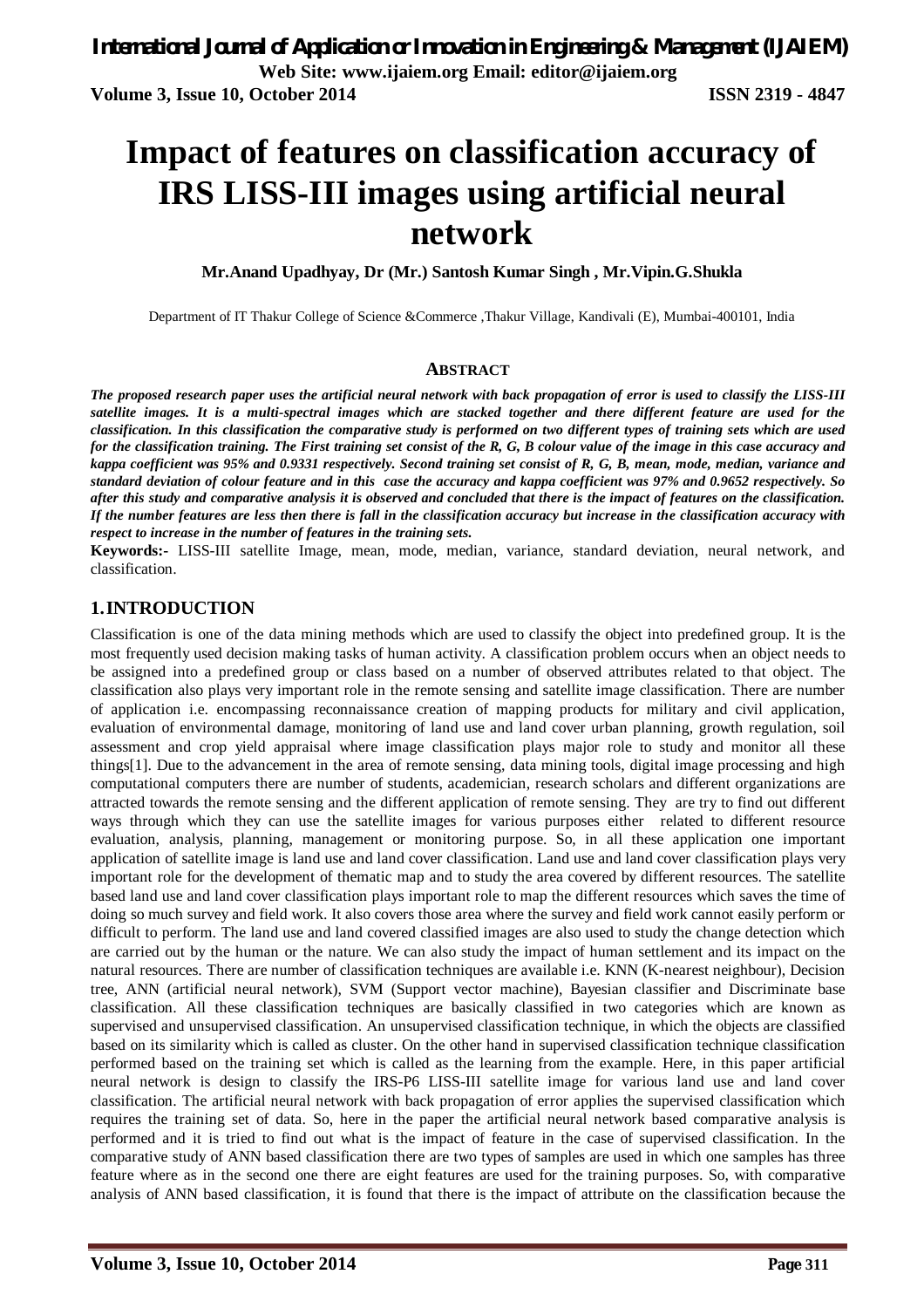### *International Journal of Application or Innovation in Engineering & Management (IJAIEM)* **Web Site: www.ijaiem.org Email: editor@ijaiem.org Volume 3, Issue 10, October 2014 ISSN 2319 - 4847**

accuracy of classification of neural network which trained with the three features vector was less compare to the accuracy of classification where the training was performed with help of eight different features.

#### **A. Survey and Field Study**

The survey and field study plays very important role in case of satellite image classification. In the survey and field study the area or region which we want to classify that survived and the analyst tries to locate these areas on the LISS-III data. These areas are known as "training sites" [2]. These data are used to guide or train the classifier and then classifier is able to classify the unknown data based on the train data sets. Here, the data is collected by maps, and personal experience.

#### **B.Study area and characteristics**

The Resourcesat - 1 is designed to provide multispectral, monoscopic and stereoscopic imageries of the earth's surface with its advanced on-board sensors. Indian Remote Sensing (IRS-P6) satellite gives LISS-III (Linear Imaging and Self Scanning Sensor) data. Classified land use and land cover map generated from LISS-III data is used to assess the land cover by human settlement, water, forest and mangroves. The data set of Mumbai region acquired for this research was collected via IRS-P6 resourcesat-1 satellites using LISS-III sensors in the multispectral mode by NRSA, Hyderabad, Andhra Pradesh (A.P), and India. The LISS-III is a multi-spectral camera operating in four spectral bands. The LISS-III data sets consist of four different bands which are 0.52-0.59 microns (B2), 0.62-0.68 microns (B3), 0.77-0.86 microns (B4) and 1.55-1.70 microns (B5) of images. There are three bands in the visible and one near infrared. LISS-III provides data with a spatial resolution of 23.5 m unlike in IRS-P6 (where the spatial resolution is 70.5 m).The LISS-III data sets are widely used for Land use/ Land cover, Urban planning, biodiversity characterization, Forest survey, wet land mapping, environmental impact, crop acreage and production estimation of major crops, drought monitoring and assessment based on vegetation condition, snowmelt run off estimation and so on [3].

### **2.ARTIFICIAL NEURAL NETWORK**

An artificial neural network (ANN) is biologically inspired from the human biological neural network which is called as "Neurons". The artificial neural network often called as "neural network". The artificial neural network is a mathematical model or computational model based on biological neural networks. The artificial neural network is very appropriate and suitable where there is no mathematical model is applicable between the attribute and target. The artificial neural network consists of an interconnected group of artificial neurons and processes information using a connectionist approach to computation. The artificial neural network is dynamic in the nature because in most cases an ANN is an adaptive system that changes its structure based on external or internal information that flows through the network during the learning phase.

#### **A. Feed forward neural network with back propagation of error**

The artificial neural network is very popular and widely used for classification purposes. The feed forward neural network is very simple and popular neural network. The feed forward neural networks consist of basically three parts which are input layers, hidden layers and output layers. In feed forward neural network the information moves in only one direction which is in the forward direction. The forward means information follows from the input nodes to the hidden nodes and from hidden nodes to the output nodes. There are no cycles or loops in the network. The data processing can extend over multiple (layers of) units.



**Fig.1.** Architecture of artificial neural network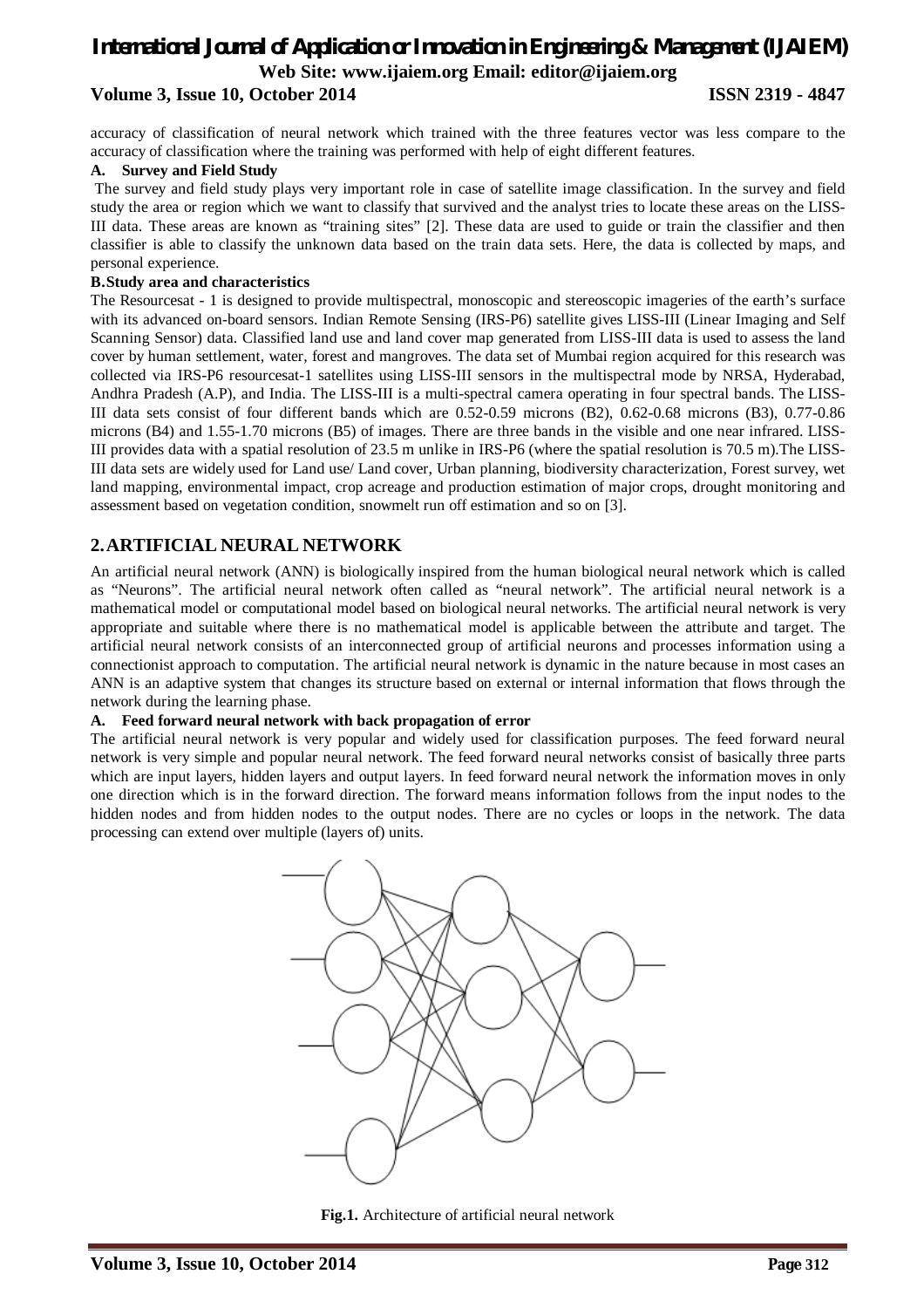### *International Journal of Application or Innovation in Engineering & Management (IJAIEM)* **Web Site: www.ijaiem.org Email: editor@ijaiem.org**

### **Volume 3, Issue 10, October 2014 ISSN 2319 - 4847**

#### **B.Feed forward neural network using back propagation of error algorithm**

- Decide input, target and testing data.
- Initialize the weight and bias.
- Calculate the feed forward Neural Network output.
- $Y=b+\sum x (i)*w (i);$
- Match the output with target.
- Calculate the error= (Oi -Ei)
- Update all the weight and bias of the Neural Network.
- W (new) =W (old) + $\Delta W$ ;
- b (new) =b(old)+ $\Delta b$ ;
- Repeat the steps until the error will not reduced.

#### **C. Training of artificial neural network**

The training of artificial neural network is basically classified into two categories which are as follows.

#### **1) Supervised Learning**

The supervised learning in artificial neural network is used for the purpose of classification. In supervised learning initially the neural network is trained with the known data sets. This data sets consist of the different features and there labelled classes. Once the artificial neural network is trained then it is ready to classify the unknown data set. So, when the unknown data set is provided then based on its past learning it will allocated the classes. This type of learning is called as supervised learning.

#### **2) Unsupervised Learning**

The unsupervised learning is very much opposite to the supervised learning. The unsupervised learning is basically used for the purpose of clustering in the data sets. In unsupervised learning the neural network do not has the training data set here based on the similarity that is mean distances among the feature the artificial neural network divide the data into different region which is called as clusters. So, this type of learning is called as unsupervised learning.

### **3.METHODOLOGY**

The algorithm is developed in MATLAB R2010. It uses a feed forward algorithm. LISS-III satellite image consist of four different bands of images. Initially, before going to extract the feature of satellite image, all four different bands are stacked together to get the one RGB image. The following flow chart represents the steps involved in satellite image classification.



**Fig.2.** Flow chart for Classification

#### **A. Feature Extraction**

In order to classify the satellite images, the first step is feature extraction. As paper is based on the impact of features on the classification here two types of training data samples are prepared. The first training sample data set consist of the R (Red), G (Green), B (Blue) colour features of each pixels. The second training sample data set consist of R(Red),G(Green),B(Blue) colour features and simultaneously it consist of mean, mode, median, variance and standard deviation of colour features of each pixels. Based on the features of known classes the neural network is trained. During testing when the features are provided for pixels which are not having the classes then it will give the class based on their learning.

#### **B.Artificial Neural Network Design**

The Matlab is very powerful mathematical computational model which provides the tool for neural network based classification. The feed forward back propagation of neural network is designed by using the neural network toolbox.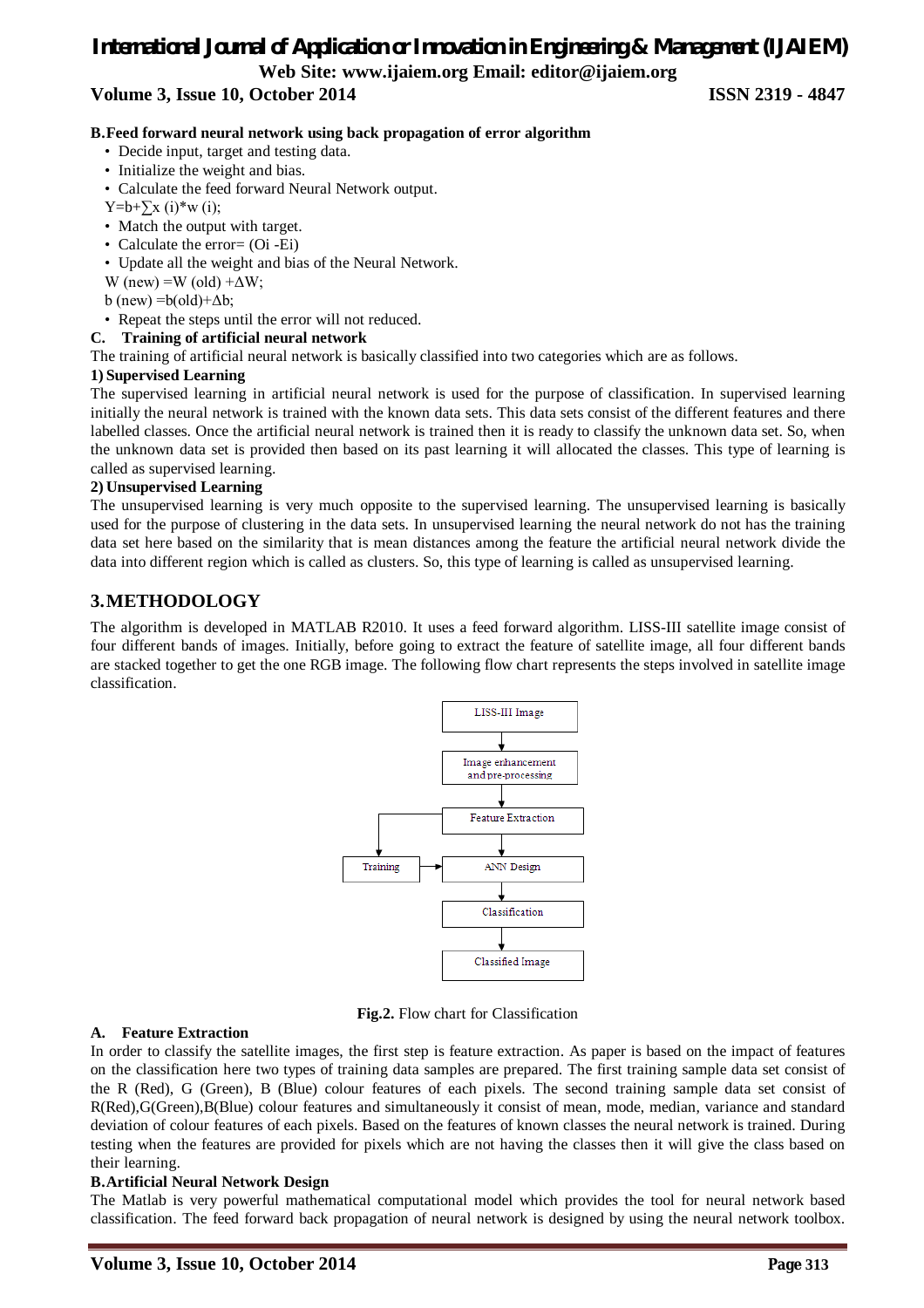### *International Journal of Application or Innovation in Engineering & Management (IJAIEM)* **Web Site: www.ijaiem.org Email: editor@ijaiem.org Volume 3, Issue 10, October 2014 ISSN 2319 - 4847**

The data sets are pre-processed as the Matlab toolbox required. The neural network object in the Matlab toolbox expects the samples along columns and its features along rows. Our dataset has its samples along rows and its features along columns. After pre-processing of sample data the next step is to create a neural network (feed forward back propagation network) that will learn to identify the classes. Since the neural network starts with random initial weights, the results will differ slightly every time it is run. The random seed is set to avoid this randomness. A 1-hidden layer feed forward network is created with 30 neurons in the hidden layer. After all these setting the network is ready to be trained. The both types of training data sets are used to train the neural network at a time and used to test on the testing data separately. Each samples data set is automatically divided into training, validation and test sets. The training set is used to teach the network. Training continues as long as the network continues improving on the validation set. The test set provides a completely independent measure of network accuracy.

#### **C. Classification**

The neural networks which are trained differently with two different training data sets are used to classify the desired image. The trained neural network is ready to classify the desired image. The testing can be done with a separate testing set which is created while creating training set and based on that the classification accuracy calculated using confusion matrix and Kappa coefficients.

### **4.DATA ACQUIRED**

LISS-III data set of Indian region is freely available online. LISS-III data sets are available in four different bands. The data is acquired in April 2013.The field work is carried out in the month of July and september2013.

### **5.RESULT**

The Neural Network trained with sample data. After training, the testing is done using testing dataset and the accuracy assessment is done through the confusion matrix and Kappa co-efficient. The neural network is used to classify the desired image. Here the two different types of training data sets are used and separately tested on the testing data set and there confusion matrix and Kappa coefficient are calculated. The confusion matrix and kappa coefficient are for the data set which is tested by neural network which is trained with the first data set which consist of only three feature vectors.

| Class                          | Wat            | Forest     | Mang       | Settle     | Total | User's     |
|--------------------------------|----------------|------------|------------|------------|-------|------------|
|                                | er             |            | roves      | ments      |       | Acc        |
| Water                          | 218            | 0          | 0          | 0          | 218   | 100%       |
| Forest                         | $\overline{2}$ | 184        | 11         | 0          | 197   | 93.40<br>% |
| Mangr<br>oves                  | 0              | 9          | 76         | 5          | 90    | 84.44<br>% |
| Settlem<br>ents                | 0              | 0          | 0          | 71         | 71    | 100%       |
| Total                          | 220            | 193        | 87         | 76         | 547   |            |
| Produc<br>er's<br>Accura<br>cy | 99.0<br>9%     | 95.34<br>% | 87.36<br>% | 93.42<br>% |       |            |

**TABLE 1.**CONFUSION MATRIX OF FIRST DATA SET TRAINED ANN

Accuracy= (547/576)\*100;  $=95.31$  $\hat{k} = \frac{N \sum_{i=1}^{r} x^{i} - \sum_{i=1}^{r} (Xi + X + i)}{N2 - \sum_{i=1}^{r} (Xi + X + i)}$ 

 $k = 0.9331$  (Very Good)

The confusion matrix and kappa coefficient are for the data set which is tested by neural network which is trained with the first data set which consist of only three feature vectors.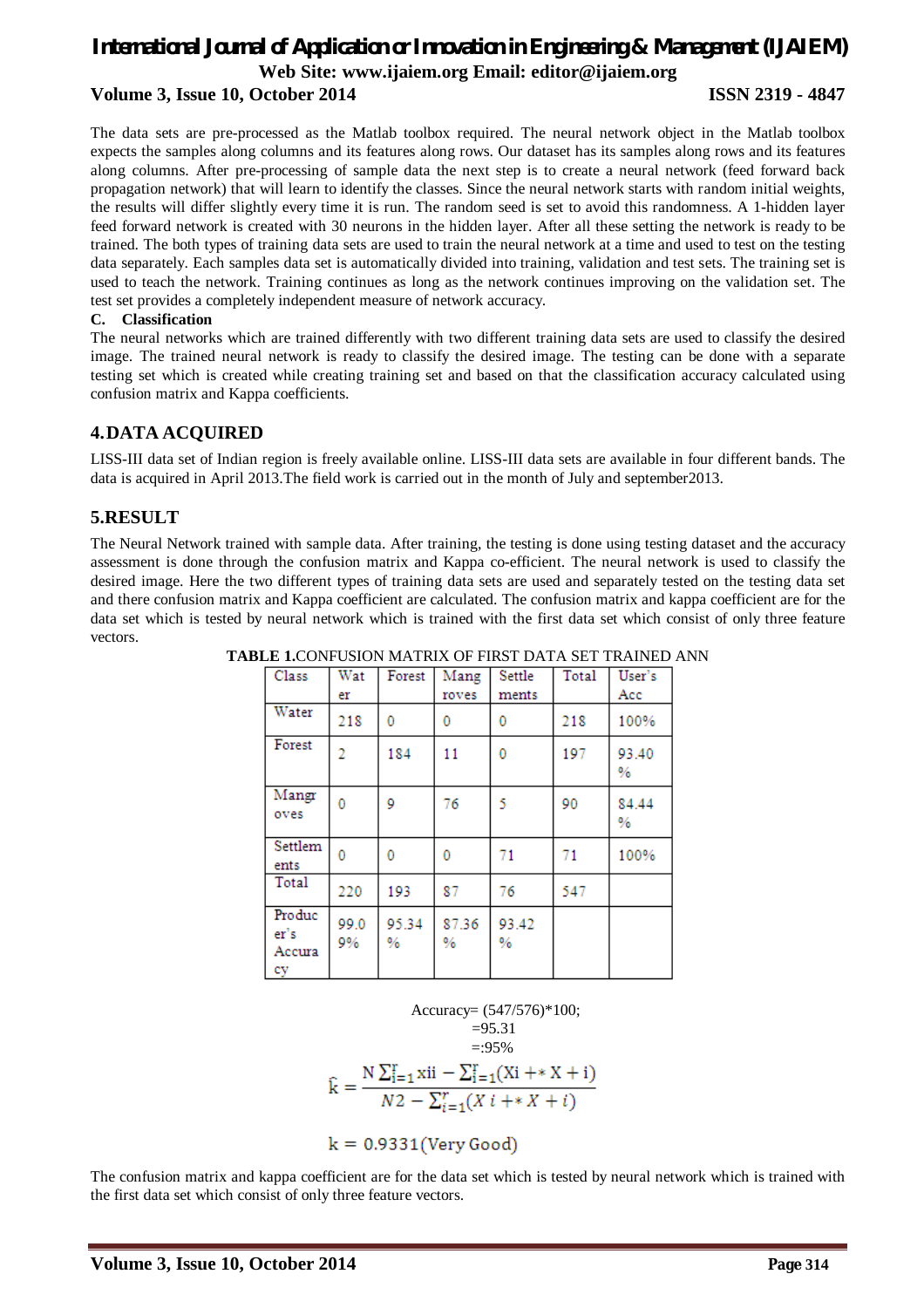### *International Journal of Application or Innovation in Engineering & Management (IJAIEM)* **Web Site: www.ijaiem.org Email: editor@ijaiem.org Volume 3, Issue 10, October 2014 ISSN 2319 - 4847**

| Class  | Wat | Forest | Mang  | Settle | Total | User's |
|--------|-----|--------|-------|--------|-------|--------|
|        | er  |        | roves | ments  |       | Acc    |
| Water  | 220 |        |       | 0      | 223   | 98.65% |
| Forest | 0   | 187    | 9     |        | 197   | 94.92% |
| Mangr  | 0   | 4      | 75    | 0      | 79    | 94.94% |
| oves   |     |        |       |        |       |        |
| Settle | 0   | 0      | 2     | 75     | 77    | 97.40% |
| ments  |     |        |       |        |       |        |
| Total  | 220 | 193    | 87    | 76     | 557   |        |
| Produc | 100 | 96.89  | 86.21 | 98.68  |       |        |
| er's   | %   | %      | $\%$  | %      |       |        |
| Accura |     |        |       |        |       |        |
| cy     |     |        |       |        |       |        |

Accuracy= (557/576)\*100;

 $= 96.70$ 

 $=:97%$ 

$$
\hat{k} = \frac{N \sum_{i=1}^{r} x^{i} - \sum_{i=1}^{r} (X^{i} + *X + i)}{N2 - \sum_{i=1}^{r} (X^{i} + *X + i)}
$$

 $k = 0.9652$  (Very Good



**Fig.3.** False colour image before classification



**Fig.4.** False colour image before classification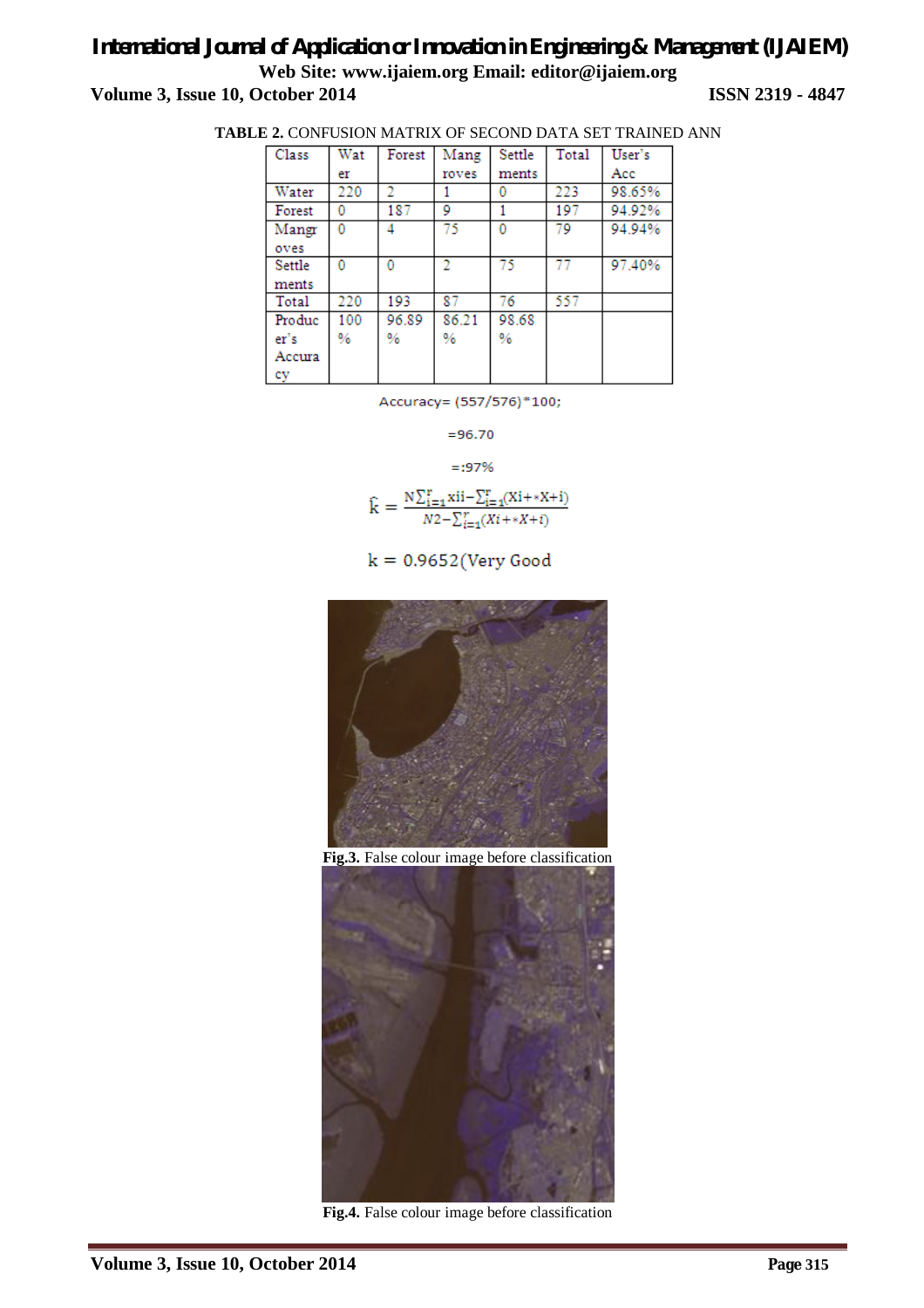### *International Journal of Application or Innovation in Engineering & Management (IJAIEM)*

**Web Site: www.ijaiem.org Email: editor@ijaiem.org Volume 3, Issue 10, October 2014 ISSN 2319 - 4847**



**Fig.5.** Colour image after the classification



**Fig.6.** Colour image after the classification



### **6.CONCLUSION**

In this paper back propagation neural network has been used for classifying LISS-III satellite image and studying the impact of features on the image classification. Here, from the above confusion matrix and kappa value calculated for the both types of data sets it found that the accuracy of classifying the image with less feature (First training set) accuracy 95%and Kappa coefficient 0.9331 is less the accuracy classifying the image using more feature (Second training set) accuracy 97% and Kappa coefficient 0.9652 is more than the first one. So, it is concluded that there is the impact of number of feature on the image classification.

### **7.FUTURE ENHANCEMENT**

The Impacts of feature is tested and comparative study is performed using the artificial neural network. The above impact of feature on classification can also tested with the other classifiers which Decision tree, Support vector machine and Bayesian classifier and results are compared with the artificial neural network.

### **ACKNOWLEDGMENT**

Thanks to NRSA, Hyderabad, Andhra Pradesh (A.P), India for providing the LISS-III datasets free online.

### **REFERENCES**

[1] K Perumal and Bhaskaran, Supervised Classification Performance of Multispectral images, Journal of Computing, Volume 2, February 2010, ISSN 2151-9617.